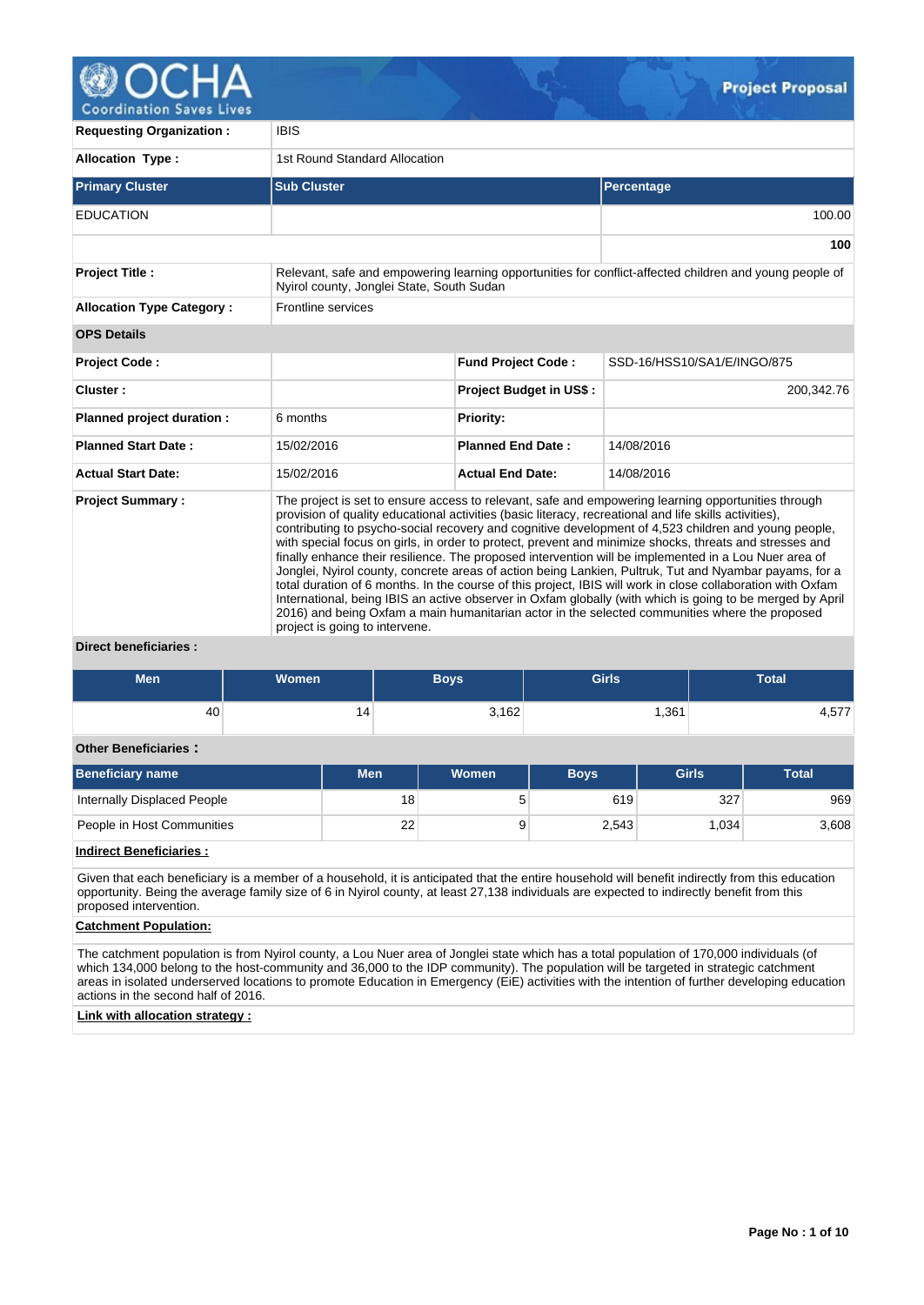IBIS' interventions will be aligned to the 'South Sudan 2016 Humanitarian Response Plan' Education Cluster objectives which focus on: - Protecting children and young people through access to safe and secure learning environments;

- Strengthening the psycho-social recovery and cognitive development of children and young people through basic education, vocational training and life skills;

- Preventing and minimizing immediate and future threats to children and young people, through provision of life-saving education. In particular, IBIS intervention will provide conflict sensitive educational activities constituted mainly of basic literacy, recreational and life skills activities in safe and secure learning environments contributing to psycho-social recovery of children and young people. The action will have a special focus on girls and young people providing them with skills that will enhance their well being and resilience to shocks, threats and stresses. The action will primarily be implemented in areas where formal schools are closed or non-existing, and will provide relevant learning for children and young people out of education due to the crisis and will later aim to be the first step in re-opening the formal schools. IBIS will work in close consultation with the affected communities and in coordination with other relevant actors in the course of the whole project implementation.

## **Sub-Grants to Implementing Partners :**

| <b>Partner Name</b>                                   | <b>Partner Type</b> | <b>Budget in US\$</b> |
|-------------------------------------------------------|---------------------|-----------------------|
|                                                       |                     |                       |
| Other funding secured for the same project (to date): |                     |                       |

| <b>Other Funding Source</b> | <b>Other Funding Amount</b> |
|-----------------------------|-----------------------------|
|                             |                             |

## **Organization focal point :**

| <b>Name</b>       | <b>Title</b>                          | <b>Email</b>            | Phone            |
|-------------------|---------------------------------------|-------------------------|------------------|
|                   |                                       |                         |                  |
| Nicolo' Di Marzo  | <b>Education Programme</b><br>Adviser | pda@ibis-southsudan.org | +211 956 415 288 |
| Irene Fredriksson | <b>Senior Education Adviser</b>       | ifr@ibis.dk             | +45 35 20 05 23  |
| <b>BACKGROUND</b> |                                       |                         |                  |

### **1. Humanitarian context analysis**

Jonglei State has been one of the most conflict affected state in the protracted crisis which is ravaging South Sudan since December 2013. Bor town, the state capital, has changed administration several times resulting in displacements of the local population to the Lou Nuer areas of Jonglei, known also as Bier State. Nyirol county (together with Uror and Akobo counties) is part of Bier state and has an estimated total population of 134,000 people, with additional 36,000 IDPs mostly coming from Greater Upper Nile region (and particularly from Malakal, Nasir and Bentiu) but also from Bor, Piji and Ayod which are within Jonglei itself. Only a restricted number of the most vulnerable IDPs are currently staying in collective centres and open space (e.g. market, school, church and abandoned military barracks), whereas the largest part are being hosted by the communities scattered over the several remote bomas. The fact that IDPs have been absorbed into the host communities, stretching the already limited services of the area and mixing up with other two different ethnicity (Dinka and Shilluk) render the situation very volatile and conflict-prone as, among other factors, demonstrated by the presence of the militant organization, Nuer White Army, predominantly comprised of youth.

### **2. Needs assessment**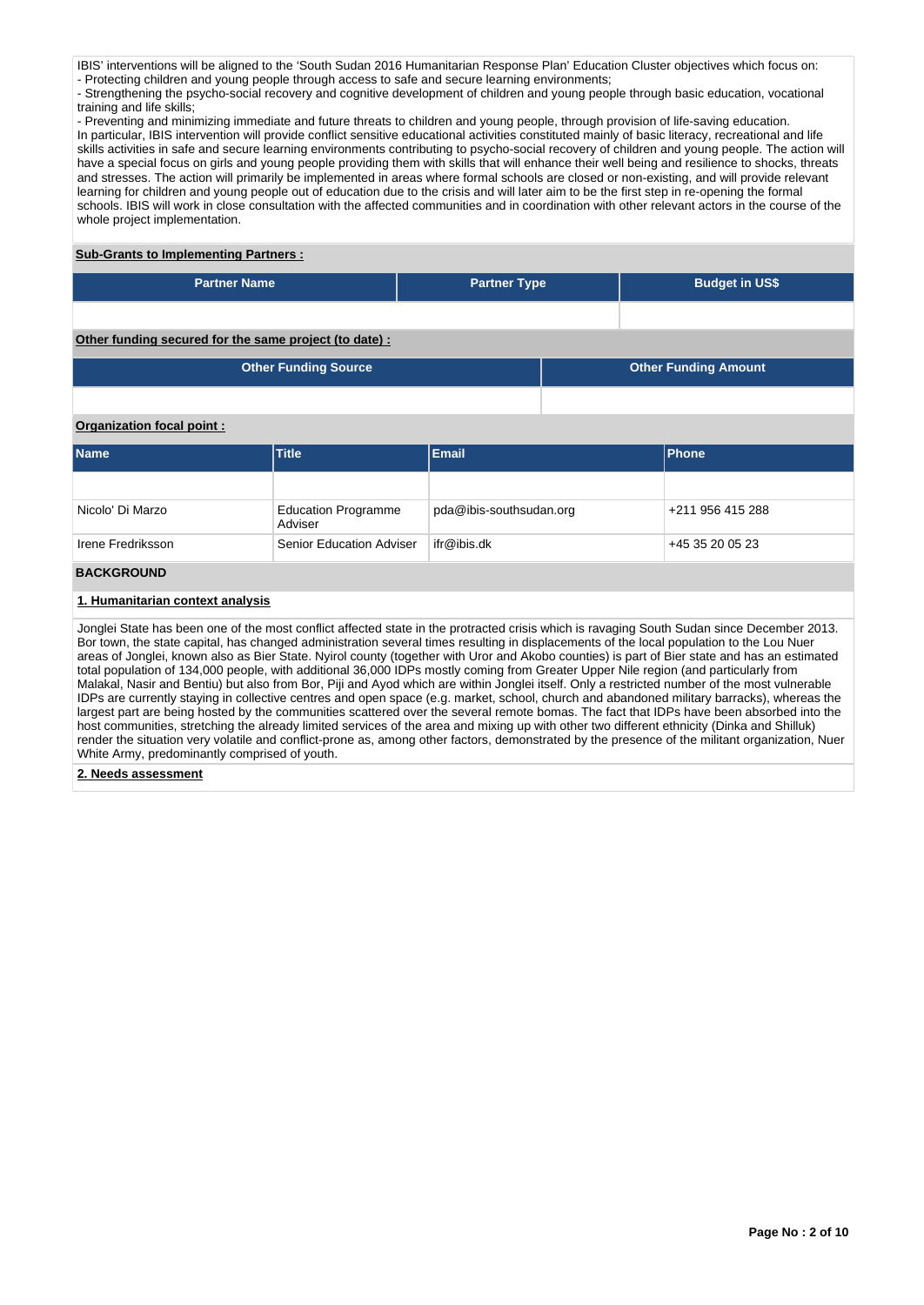In the greater Bier State, there has been no support from the SPLM/IO for any schools within the area as well as very limited INGO support to education as evidenced by the IRNA conducted in June 2015. In Nyirol County particularly, the education response has been largely neglected and underfunded. Although needs are high, schools have received minimal support since December 2013: out of 43 schools, only 13 primary schools are currently operational as the only 2 secondary schools present in the county have remained closed throughout the year. Due to the influx of IDPs, the functional schools have seen an increase in overall enrollment of 23%, with 27% of the total student population being from the IDP community. Translated in number, this means that 2513 are IDP learners (of which 1702 are boys and 811 are girls) while 9158 learners ( of which 6494 are boys and 2664 girls) are from the host-community. As education programming in Nyirol requires sufficient resources, being implementation costs very high especially from a logistical perspective, and is largely dependent on NGOs' presence, the only 2 education agencies which have been working in the area, have either stopped due to lack of funds (CMD) or have not fully implemented their interventions (FH is implementing the GESS programme which largely focuses on providing cash incentives to girls but the distribution of cash vouchers have not started yet during the time of the assessment). As a result of this situation, children and young people remain out of school or have dropped out of school because education resources have become nonexistent or overstretched. Besides, as movement for the Nuer living in the Bier State has been restricted as a consequence of the ethnic tensions arisen in the course of the conflict, young people are now unable to access formal secondary education in Bor, Juba and Malakal, as it was the normal practice previously, and have no education or skills training opportunities. This keeps them in illiteracy and more vulnerable to protection risks: young men have in fact become more prone to recruitment by armed groups—having their career prospects become limited to military and cattle herding—when not directly involved in perpetrating gender-based violence and joining gangs, whereas girls, whose school enrollment is low with only 28% attending the functional schools in Nyirol—not prioritized for education as habitually married at early ages—being vulnerable to physical violence and sexual exploitation.

Given this challenging scenario, the following needs have been identified:

- Construction of Child Friendly Learning Spaces (CFLSs) to increase capacity of existing schools overstretched by influx of IDPs; - Distribution of learning materials (particularly exercise books and stationery), teaching materials (especially chalks and blackboards) and of South Sudan Curriculum textbooks (particularly for higher grades), as well as prepositioning of the above by air and/or by vehicle taking advantage of the dry season and of the presence of a storage facility at the County Education Department's office and of storage rooms within the majority of schools;

- Training of teachers on Psycho-Social Support (PSS), Child Rights, Conflict Sensitive Education, and Hygiene promotion and awareness; - Financial support for teachers as the current 183 teachers (of which 106 are on the government payroll while the rest are volunteers) have not been paid from the start of the conflict;

- Provision of WASH facilities in schools as previously constructed latrines have now collapsed, no drinking water available and the majority of boreholes are broken;

- Participation of the community and of local education authorities in supporting education activities, particularly for girls, as well as awareness on child protection issues and inclusion of vulnerable groups in education.

### **3. Description Of Beneficiaries**

Children and young people (6 to 18 years old) affected by the crisis, principally unaccompanied and separated children, out of school children and young people, with particular focus on girls who, within the Lou Nuer culture, are often marginalized, ostracized from decisionmaking and not prioritized for education. Children and young people are both from IDP and host-community and are residing in the following payams: Lankien, Pultruk, Tut and Nyambar which have been chosen for the high education needs identified, but also for being easily reached both during the dry and wet season and for having already Oxfam's operational presence.

### **4. Grant Request Justification**

On the basis of identified education needs, IBIS will ensure access to relevant, safe and empowering learning opportunities to children and young people, with special focus on girls, to secure continuation of education and enhance their psycho-social stability and resilience. It is proposed that the intervention will be established in a total of 4 payams: Lankien, Pultruk, Tut and Nyambar in Nyirol county, Jonglei state for a duration of 6 months.

The project will:

- Rehabilitate existing CFLSs for providing children and young people with a safe and secure learning environment;

- Contribute to the implementation of basic literacy in mother tongue programme, recreational and life skills activities to reduce the

vulnerability to protection risks of children from 6 to 14 years old and ensure a daily routine and a sense of normality in their life;

- Contribute pilot parts of the newly developed Adolescents Kit for expression and innovation: a kit developed by UNICEF to reach and engage adolescents affected by conflict and emergencies. As young men and women can be a force for both positive as well as negative change, this action will assist in creating conditions for positive and constructive roles for young people (14 -18 years old) of both gender using community based activities and enhancing their self-worth;

- Provide teaching and learning materials, including literacy in mother-tongue books and South Sudan Curriculum textbooks, as well as preposition the above for the rainy season to ensure that schools/CFLS are furnished after project completion;

- Identify and train education actors and facilitators on Basic Teaching Practices and Instructional Methods, Literacy in Mother Tongue, Gender- and conflict-sensitive approach, PSS, Child Rights, and Hygiene promotion and awareness while providing them with financial support;

- Construct/Rehabilitate WASH facilities in schools/CFLSs in collaboration with Oxfam;

- Engage with local community and coordinate with local education authorities and other relevant education actors to support education activities, particularly for girls, as well as awareness on child protection issues and inclusion of vulnerable groups in education.

In the course of the project implementation, IBIS will apply some of its past experience in EiE such as:

- Developing and implementing approaches to training on teaching methodology, gender sensitive approaches and contents of basic literacy as well as Life Skills and Psycho-Social Support in Education in Emergency for Education Actors;

- Involvement of female representatives, such as female teachers, community animators and social workers, to ensure equal gender representation and distribution;

- Partnership with INGOs to ensure multi-sector response and address different necessities of the targeted population such as: IDP site management (PIN) and coordination (INTERSOS), child-protection (Terre des homes), WASH (Medair) and Literacy in Mother Tongue (SIL). - Application of the Inter-Agency Network for Education in Emergencies (INEE) Minimum Standards for Education: Preparedness, Response, Recovery tools (and particularly the South Sudan Minimum Standards for Education In Emergencies), the INEE Conflict-Sensitive Education Pack and the Child Protection Working Group Minimum Standards for Child Protection in Humanitarian Action in EiE programming.

**5. Complementarity**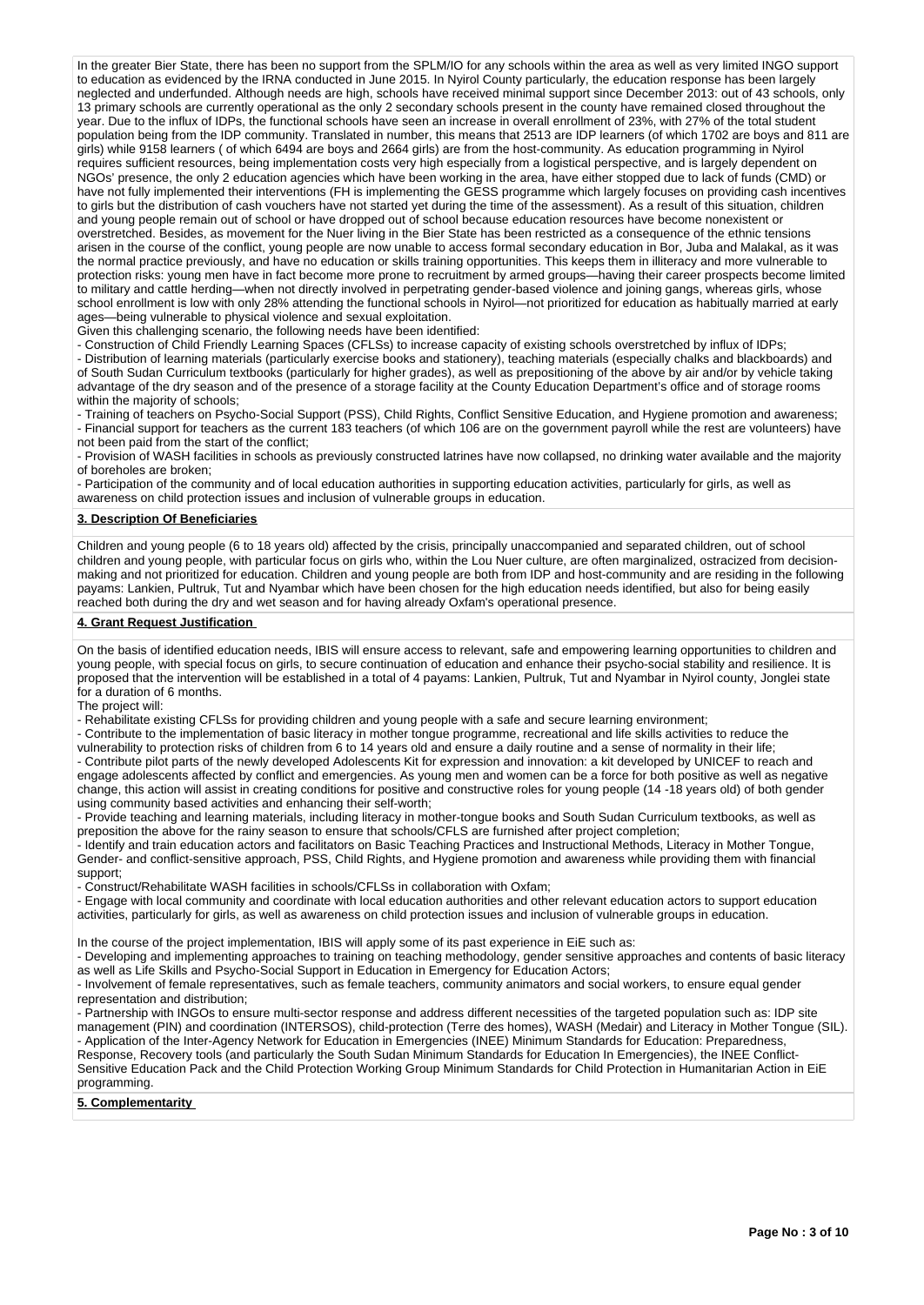Since the outbreak of the crisis, IBIS has been able to provide inclusive, protective, child-friendly and quality educational, recreational and psycho-social activities to children and adolescents affected by the conflict, residing in urban Juba and in Greater Ganyiel, Unity State. Thus, IBIS' added value to the proposed intervention stems from precedent lessons learned and best practices applied to the context of Nyirol county, where IBIS will implement the project in collaboration with Oxfam, with which it is going to be merged by April 2016. The proposed intervention not only enables IBIS and Oxfam to synergize the two programmes, but more concretely, in the course of its implementation, will facilitate IBIS' start of operations, logistic movements, connections with communities and eventually enhance interaction between the education and WASH response activities in the targeted areas, which have been chosen by IBIS because of Oxfam's presence.

### **LOGICAL FRAMEWORK**

### **Overall project objective**

**EDUCATION**

To ensure access to relevant, safe and empowering learning opportunities through provision of educational activities to children and young people affected by the protracted crisis and residing in Lankien, Pultruk, Tut and Nyambar payams in Nyirol county, Jonglei state.

| -------                                                                                                                                                                                                                           |                                                                                                                   |                                 |
|-----------------------------------------------------------------------------------------------------------------------------------------------------------------------------------------------------------------------------------|-------------------------------------------------------------------------------------------------------------------|---------------------------------|
| <b>Cluster objectives</b>                                                                                                                                                                                                         | Strategic Response Plan (SRP) objectives                                                                          | <b>Percentage of activities</b> |
| CO1: Conflict-affected children and young<br>people are protected through access to safe<br>and secure learning environments                                                                                                      | HRP 2016 SO1: Save lives and alleviate<br>suffering through safe access to services and<br>resources with dignity | 30                              |
| CO2: Conflict-affected children and young<br>people's psychosocial recovery and cognitive<br>development are strengthened through<br>Education in Emergency, inclusive of basic<br>education, vocational training and life skills | HRP 2016 SO1: Save lives and alleviate<br>suffering through safe access to services and<br>resources with dignity | 50                              |
| CO3: Immediate and future threats are<br>prevented and minimized through the<br>provision of life-saving education to children<br>and young people affected by the crisis                                                         | HRP 2016 SO2: Ensure communities are<br>protected, capable and prepared to cope with<br>significant threats       | 20                              |

**Contribution to Cluster/Sector Objectives :** The project contributes to the Education Cluster's objectives by providing EiE to children and young people affected by the protracted crisis through access to a safe and secure learning environment where they are able to recover psychologically, continue their cognitive growth and learn live-saving lessons for preventing and minimizing immediate and future threats.

#### **Outcome 1**

Children affected by the protracted crisis have access to basic literacy, recreational and life skills activities to secure continuation of learning and enhance their psychosocial stability and resilience.

# **Output 1.1**

**Description**

3923 children (1211 girls) attend daily relevant educational activities headed by 42 trained education actors in functional basic and safe learning spaces in 4 payams of Nyirol county, equipped with teaching, learning and recreational materials, including literacy in mothertongue books and South Sudan Curriculum textbooks

### **Assumptions & Risks**

### **Activities**

#### **Activity 1.1.1**

Trainings for 42 Education Actors on: Basic Teaching Practices and Instructional Methods, Literacy in Mother Tongue, Gender- and conflictsensitive approach, PSS, Child Rights, and Hygiene promotion and awareness

### **Activity 1.1.2**

Distribution and preposition of teaching, learning and recreational materials, including literacy in mother-tongue books and South Sudan Curriculum textbooks for 3923 children and young people and 42 Education Actors

#### **Activity 1.1.3**

Monthly provision of EiE Volunteer Facilitation Allowance for 42 Education Actors

### **Activity 1.1.4**

Rehabilitation of 6 CFLSs for providing children and young people with a safe and secure learning environment by using locally available materials

#### **Activity 1.1.5**

Continuous mentoring, monitoring and supervision of 42 Education Actors

### **Activity 1.1.6**

Training/Informative Meetings for 120 community members on Child-protection Mechanisms, Roles & Responsibilities, School Governance and Monitoring

#### **Activity 1.1.7**

Attending monthly Jonglei State Education Cluster Partners Coordination Meetings

### **Activity 1.1.8**

Establishment of AAP mechanisms (e.g. consultative meetings; complaint box) for beneficiaries and affected population feedback

### **Activity 1.1.9**

Rehabilitation of 12 WASH facilities in collaboration with Oxfam

#### **Activity 1.1.10**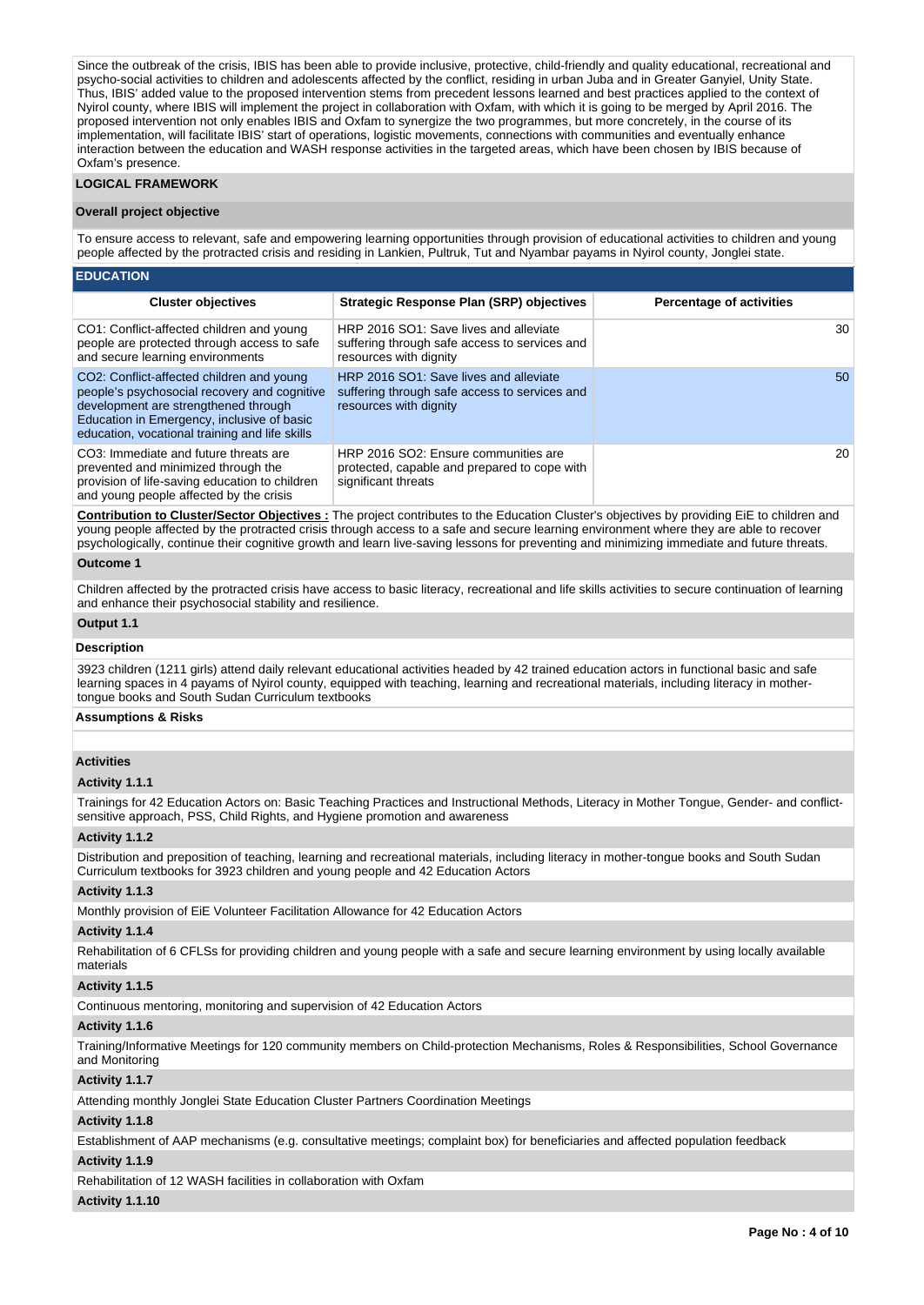Engagement with local community, coordination with local education authorities and other education actors, and awareness on importance of girls education, child protection issues, GBV and inclusion of vulnerable groups in education.

### **Indicators**

|                                                 |                                                                |                                                                                                                               |            | <b>End cycle beneficiaries</b> |                        |                      | End<br>cycle  |
|-------------------------------------------------|----------------------------------------------------------------|-------------------------------------------------------------------------------------------------------------------------------|------------|--------------------------------|------------------------|----------------------|---------------|
| Code                                            | <b>Cluster</b>                                                 | <b>Indicator</b>                                                                                                              | <b>Men</b> | Women                          | Boys                   | <b>Girls</b>         | <b>Target</b> |
| Indicator 1.1.1                                 | <b>EDUCATION</b>                                               | Frontline # of IDP and host community children<br>enrolled                                                                    |            |                                | 2,71<br>2              | 1,21<br>1            | 3,923         |
| Means of Verification: School Enrollment Data   |                                                                |                                                                                                                               |            |                                |                        |                      |               |
| Indicator<br>1.1.10                             | <b>EDUCATION</b>                                               | Frontline # of teachers coached/mentored on<br>teaching methodologies and classroom<br>management                             | 32         | 10                             |                        |                      | 42            |
|                                                 | <b>Means of Verification: Teacher Observation Forms</b>        |                                                                                                                               |            |                                |                        |                      |               |
| Indicator 1.1.2                                 | <b>EDUCATION</b>                                               | Frontline # of IDP and host community children<br>attending school                                                            |            |                                | 2,71<br>$\overline{2}$ | 1,21<br>$\mathbf{1}$ | 3,923         |
|                                                 | <b>Means of Verification: School Attendance Data</b>           |                                                                                                                               |            |                                |                        |                      |               |
| Indicator 1.1.3                                 | <b>EDUCATION</b>                                               | Frontline # of Temporary Learning<br>Spaces/classrooms rehabilitated                                                          |            |                                |                        |                      | 6             |
|                                                 |                                                                | Means of Verification: Bill of Quantity; Certificate of Construction Completion                                               |            |                                |                        |                      |               |
| Indicator 1.1.4                                 | <b>EDUCATION</b>                                               | Core Pipeline # of conflict-affected children<br>benefiting from education in emergencies supplies                            |            |                                | 2,71<br>2              | 1,21<br>1            | 3,923         |
|                                                 | <b>Means of Verification: Distribution List</b>                |                                                                                                                               |            |                                |                        |                      |               |
| Indicator 1.1.5                                 | <b>EDUCATION</b>                                               | Frontline # of teaching facilitators paid with<br>monthly incentives in IO-controlled areas                                   | 32         | 10                             |                        |                      | 42            |
|                                                 | <b>Means of Verification: Education Actors Contracts</b>       |                                                                                                                               |            |                                |                        |                      |               |
| Indicator 1.1.6                                 | <b>EDUCATION</b>                                               | Frontline # of teachers trained in EiE Curriculum                                                                             | 32         | 10                             |                        |                      | 42            |
|                                                 | <b>Means of Verification:</b> Pre and Post Training Assessment |                                                                                                                               |            |                                |                        |                      |               |
| Indicator 1.1.7                                 | EDUCATION                                                      | Frontline # of teachers trained to provide<br>psychosocial support                                                            | 32         | 10                             |                        |                      | 42            |
|                                                 | <b>Means of Verification:</b> Pre and Post Training Assessment |                                                                                                                               |            |                                |                        |                      |               |
| Indicator 1.1.8                                 | <b>EDUCATION</b>                                               | Frontline # of PTA trained in life-saving skills                                                                              | 60         | 60                             |                        |                      | 120           |
|                                                 | <b>Means of Verification:</b> Pre and Post Training Assessment |                                                                                                                               |            |                                |                        |                      |               |
| Indicator 1.1.9                                 | <b>EDUCATION</b>                                               | Frontline # of sensitization and community<br>mobilization sessions conducted on the<br>importance of girls education and GBV |            |                                |                        |                      | 13,569        |
| <b>Means of Verification: Observation Forms</b> |                                                                |                                                                                                                               |            |                                |                        |                      |               |

**Outcome 2**

Conflict affected young people (14-18 years) have access to community based educational activities that strengthen psycho-social and life skills creating conditions for positive and constructive roles for young women and men

## **Output 2.1**

## **Description**

600 young people (150 girls) meet in organized groups 2-3 times a week in circles headed by 12 trained facilitators to dialogue and get more knowledge about issues relevant to their life (e.g. protection issues, GBV referral pathways, Hygiene awareness) enabling them to make more informed choices; over time basic literacy and planning empowering activities can be added. The action will be inspired by the recently developed Adolescent Kit and benefit from coordination with Protection and WASH activities already ongoing in the targeted locations

### **Assumptions & Risks**

### **Activities**

### **Activity 2.1.1**

Training for 12 facilitators on life skills, psycho social support, facilitation of Adolescents circles and contents of the Adolescent Kit.

### **Activity 2.1.2**

Distribution of recreational supplies and Literacy in Mother Tongue sets for 600 young people and 12 facilitators

### **Activity 2.1.3**

Continuous monitoring & supervision and monthly provision of Volunteer Allowance for 12 facilitators

### **Activity 2.1.4**

Attending relevant coordination meeting with other sector actors securing greater synergies between the actions implemented.

### **Activity 2.1.5**

Documentation of lessons learnt from the action are shared at the national level for improved actions for young people in emergencies.

## **Indicators**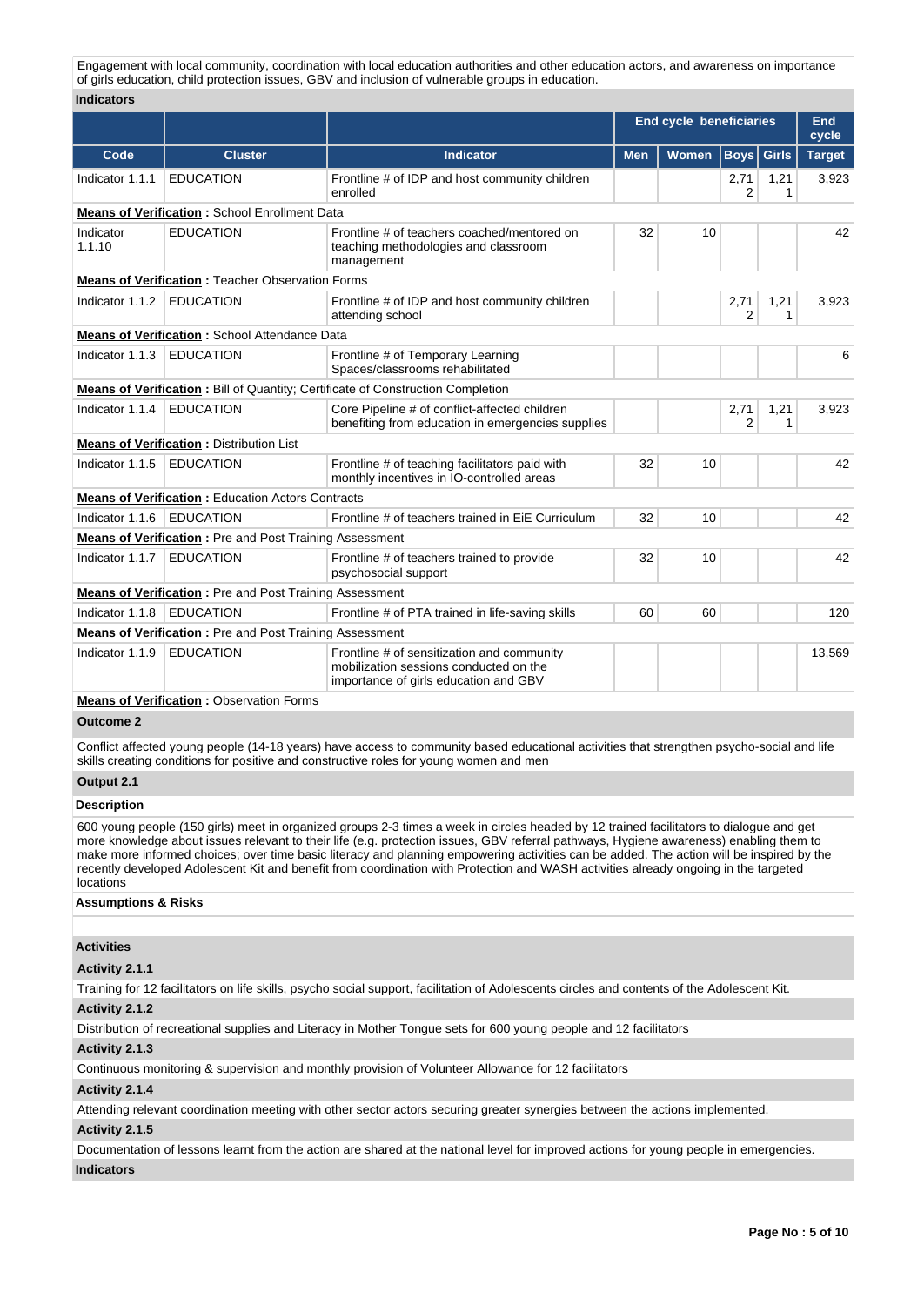|                                                  |                                                                |                                                                                                                             |            | <b>End cycle beneficiaries</b> |     |                   | End<br>cycle  |
|--------------------------------------------------|----------------------------------------------------------------|-----------------------------------------------------------------------------------------------------------------------------|------------|--------------------------------|-----|-------------------|---------------|
| Code                                             | <b>Cluster</b>                                                 | <b>Indicator</b>                                                                                                            | <b>Men</b> | <b>Women</b>                   |     | <b>Boys</b> Girls | <b>Target</b> |
| Indicator 2.1.1                                  | <b>EDUCATION</b>                                               | Frontline # of children who have access to PSS<br>services and referral pathways for protection,<br>nutrition, basic health |            |                                | 450 | 150               | 600           |
|                                                  | <b>Means of Verification: Attendance Sheet</b>                 |                                                                                                                             |            |                                |     |                   |               |
| Indicator 2.1.2                                  | <b>EDUCATION</b>                                               | Frontline # of teacher trained on referral<br>mechanisms for protection, nutrition and basic<br>health                      | 8          | 4                              |     |                   | 12            |
|                                                  | <b>Means of Verification:</b> Pre and Post Training Assessment |                                                                                                                             |            |                                |     |                   |               |
| Indicator 2.1.3                                  | <b>EDUCATION</b>                                               | Frontline # of teaching facilitators paid with<br>monthly incentives in IO-controlled areas                                 | 8          | 4                              |     |                   | 12            |
|                                                  | <b>Means of Verification: Facilitators Contracts</b>           |                                                                                                                             |            |                                |     |                   |               |
| Indicator 2.1.4                                  | <b>EDUCATION</b>                                               | Core Pipeline # of conflict-affected children<br>benefiting from education in emergencies supplies                          |            |                                | 450 | 150               | 600           |
| <b>Means of Verification: Distribution Sheet</b> |                                                                |                                                                                                                             |            |                                |     |                   |               |
| <b>Additional Targets:</b>                       |                                                                |                                                                                                                             |            |                                |     |                   |               |

### **M & R**

## **Monitoring & Reporting plan**

IBIS M&E Coordinator will support the EiE field team in Nyirol with monitoring and reporting activities. Progress and achievement of the project will be monitored based on M&E plan and M&E tools developed at project start which will focus on result-oriented output and outcome indicators vis-à-vis activities and objectives. The M&E Coordinator will oversee successes and challenges of project implementation through field-visits to the project site and focus group discussion that will involve direct and indirect project beneficiaries. Ad-hoc monitoring tools will be developed and will include: Baseline survey tools; Need/Capacity assessment tools; Field-visit forms; Formative Supervision forms; Teacher evaluation forms; Teacher informal observation tools.

The EiE PM will provide monthly reports that together with other reporting tools (such as Activity attendance list, Work plan templates and School registration forms) will be analyzed by the M&E Coordinator and will contribute to the production of monthly project progress reports. The M&E Coordinator will ensure that the INEE Minimum Standards for Education: Preparedness, Response, Recovery tools (and particularly the South Sudan Minimum Standards for Education In Emergencies) will be utilized by the EiE team in the course of the project implementation.

#### **Workplan**

| <b>Activitydescription</b>                                                                                                                                                                                                                                         | Year | 1 | $\mathbf{2}$ | 3            |          | 5            | 6                       |              | 8 | 9 | 10 I | 11 12 |  |
|--------------------------------------------------------------------------------------------------------------------------------------------------------------------------------------------------------------------------------------------------------------------|------|---|--------------|--------------|----------|--------------|-------------------------|--------------|---|---|------|-------|--|
| Activity 1.1.1: Trainings for 42 Education Actors on: Basic Teaching Practices and<br>Instructional Methods, Literacy in Mother Tongue, Gender- and conflict-sensitive<br>approach, PSS, Child Rights, and Hygiene promotion and awareness                         | 2016 |   | X            |              | X        |              | $\times$                |              |   |   |      |       |  |
| Activity 1.1.10: Engagement with local community, coordination with local<br>education authorities and other education actors, and awareness on importance of<br>girls education, child protection issues, GBV and inclusion of vulnerable groups in<br>education. | 2016 |   |              | x            |          | X            |                         |              |   |   |      |       |  |
| Activity 1.1.2: Distribution and preposition of teaching, learning and recreational<br>materials, including literacy in mother-tongue books and South Sudan Curriculum<br>textbooks for 3923 children and young people and 42 Education Actors                     | 2016 |   | X            |              |          |              |                         |              |   |   |      |       |  |
| Activity 1.1.3: Monthly provision of EiE Volunteer Facilitation Allowance for 42<br><b>Education Actors</b>                                                                                                                                                        | 2016 |   | $\mathsf{x}$ | X            | X        | $\mathsf{x}$ | $\times$                | $\mathsf{x}$ |   |   |      |       |  |
| Activity 1.1.4: Rehabilitation of 6 CFLSs for providing children and young people<br>with a safe and secure learning environment by using locally available materials                                                                                              | 2016 |   | $\mathsf{X}$ |              |          |              |                         |              |   |   |      |       |  |
| Activity 1.1.5: Continuous mentoring, monitoring and supervision of 42 Education<br>Actors                                                                                                                                                                         | 2016 |   | <b>X</b>     | $\mathsf{X}$ | $\times$ | X            | $\mathsf{X}$            | $\mathsf{x}$ |   |   |      |       |  |
| Activity 1.1.6: Training/Informative Meetings for 120 community members on Child-<br>protection Mechanisms, Roles & Responsibilities, School Governance and<br>Monitoring                                                                                          | 2016 |   |              | X            |          | X            |                         |              |   |   |      |       |  |
| Activity 1.1.7: Attending monthly Jonglei State Education Cluster Partners<br><b>Coordination Meetings</b>                                                                                                                                                         | 2016 |   | X.           | $\mathsf{x}$ | X        | X            | <sup>X</sup>            | X            |   |   |      |       |  |
| Activity 1.1.8: Establishment of AAP mechanisms (e.g. consultative meetings;<br>complaint box) for beneficiaries and affected population feedback                                                                                                                  | 2016 |   | X            |              |          | X            |                         |              |   |   |      |       |  |
| Activity 1.1.9: Rehabilitation of 12 WASH facilities in collaboration with Oxfam                                                                                                                                                                                   | 2016 |   | $\mathsf{X}$ |              |          |              |                         |              |   |   |      |       |  |
| Activity 2.1.1: Training for 12 facilitators on life skills, psycho social support,<br>facilitation of Adolescents circles and contents of the Adolescent Kit.                                                                                                     | 2016 |   |              | X            |          | X            |                         |              |   |   |      |       |  |
| Activity 2.1.2: Distribution of recreational supplies and Literacy in Mother Tongue<br>sets for 600 young people and 12 facilitators                                                                                                                               | 2016 |   | X            |              |          |              |                         |              |   |   |      |       |  |
| Activity 2.1.3: Continuous monitoring & supervision and monthly provision of<br>Volunteer Allowance for 12 facilitators                                                                                                                                            | 2016 |   | $\mathsf{x}$ | X            | X        | X            | $\overline{\mathsf{x}}$ |              |   |   |      |       |  |
| Activity 2.1.4: Attending relevant coordination meeting with other sector actors<br>securing greater synergies between the actions implemented.                                                                                                                    | 2016 |   | X.           | $\mathsf{x}$ | X        | X            | $\overline{\mathsf{x}}$ | $\mathsf{x}$ |   |   |      |       |  |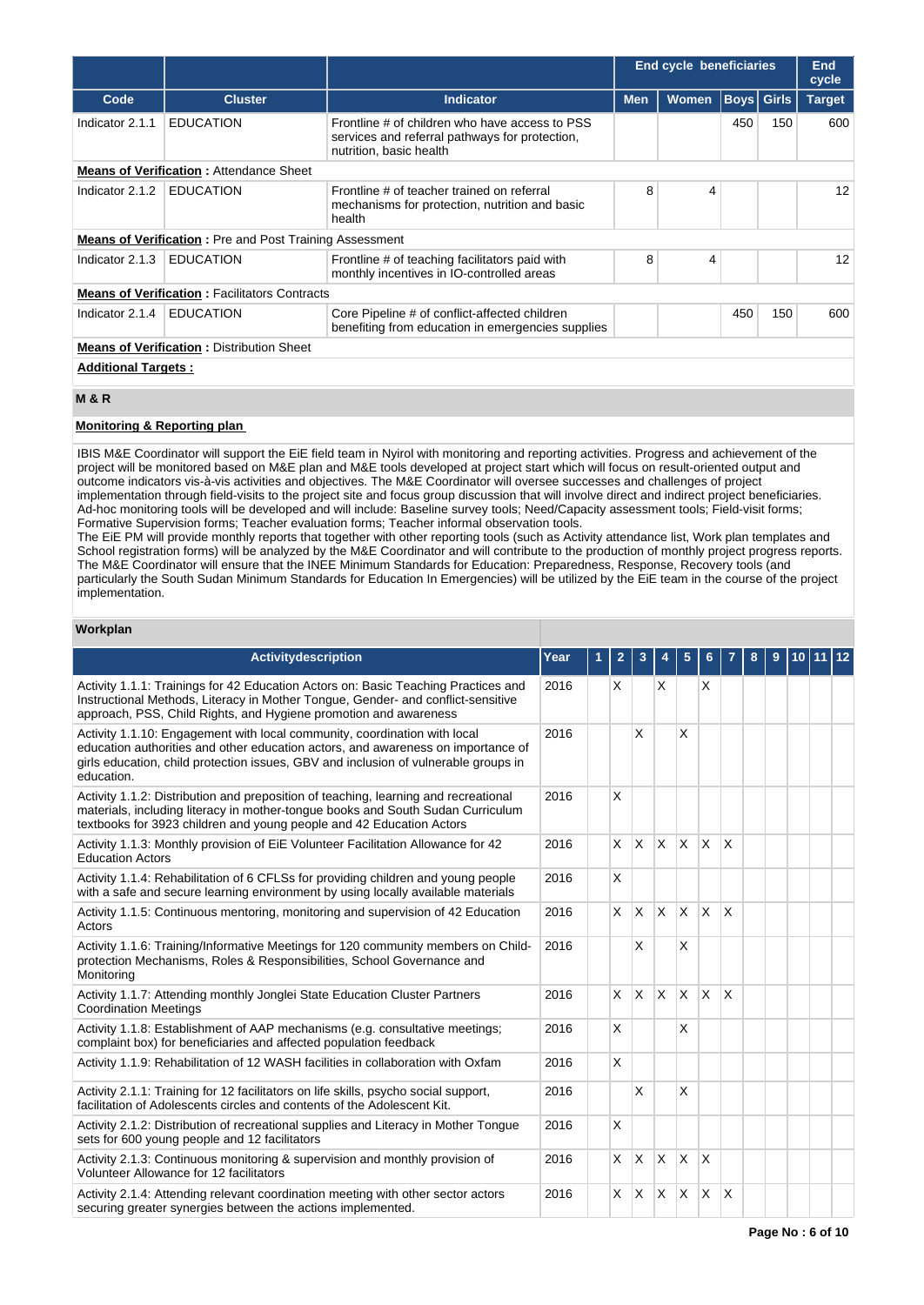| 2016<br>Activity 2.1.5: Documentation of lessons learnt from the action are shared at the<br>national level for improved actions for young people in emergencies. |  |  |
|-------------------------------------------------------------------------------------------------------------------------------------------------------------------|--|--|
|-------------------------------------------------------------------------------------------------------------------------------------------------------------------|--|--|

## **OTHER INFO**

### **Accountability to Affected Populations**

In the course of the IRNA conducted in June 2015, beneficiaries and affected population have been interviewed in order to collect first-hand information regarding their education needs. As soon as the project will start, IBIS and the affected population will meet in a series of consultative meetings so that the latter are informed about the intention of the former and contribute with their ideas. This will be based on IBIS' previous experience in Juba and Ganyiel where the IDP communities were regularly consulted on activities and general decisionmaking. Apart from setting up a system of regular meetings and regularly attending already existing coordination meeting (e.g. IDP leadership meetings where NGOs partners are invited), IBIS will start setting up 'Complaint Boxes' per each targeted location to enable beneficiaries and affected population to provide feedback and complaints on the running of the project's activities. As per previous experience and in a spirit of DO NO HARM and conflict-sensitivity, all ethnic groups present in the targeted areas will be consulted, invited for meeting and equally represented at any level of the project cycle and particularly in the course of personnel's recruitment, training attendance and supplies distribution.

### **Implementation Plan**

IBIS will implement directly the proposed project's interventions. Nevertheless, external contractors will be employed for the construction/rehabilitation of the CFLSs. Involvement of local communities in the construction/rehabilitation process will be ensured to guarantee democratic ownership and participation. IBIS will regularly attend Jonglei State Education Cluster Meeting for easy coordination with other education partners, while collaborating as much as possible with other clusters (e.g. GBV, WASH) to ensure a holistic approach and multi-sector response. In the course of the cluster meetings, usually co-chaired by the State Ministry of Education, Science and Technology (SMoEST), IBIS will ensure that its interventions are shared with the local authorities who will be also invited to jointly monitor the progress of the activities throughout the whole project's implementation.

### **Coordination with other Organizations in project area**

| Name of the organization                                                                 | Areas/activities of collaboration and rationale                                                                                                                                                                                                                                                                   |
|------------------------------------------------------------------------------------------|-------------------------------------------------------------------------------------------------------------------------------------------------------------------------------------------------------------------------------------------------------------------------------------------------------------------|
| Oxfam                                                                                    | In light of IBIS' future affiliation with Oxfam, IBIS will utilize Oxfam's<br>operational presence to facilitate IBIS' start of operations, logistic<br>movements, connections with communities and eventually enhance<br>interaction between the education and WASH response activities in<br>the targeted areas |
| Christian Mission for Development (CMD)                                                  | IBIS will ensure to take over from areas previously targeted by CMD<br>to ensure continuity of education programming                                                                                                                                                                                              |
| Food for the Hungry (FH), Jonglei State Anchor for Girls Education<br>South Sudan (GESS) | IBIS will cooperate with the GESS programme to guarantee that EiE<br>activities are part of a sustainable and longer term action                                                                                                                                                                                  |
|                                                                                          |                                                                                                                                                                                                                                                                                                                   |

### **Environment Marker Of The Project**

N/S: Not specified

### **Gender Marker Of The Project**

2a-The project is designed to contribute significantly to gender equality

#### **Justify Chosen Gender Marker Code**

Gender equality measures will include:

- 40% of project's beneficiaries including children, young people, education actors, facilitators and community members are aimed to be girls and women to ensure gender-balance and participation in and out of education interventions.

- Education Actors will be specifically trained in gender-sensitive pedagogy to familiarize with teaching-learning methodologies and contents that encourage boys and girls to participate on the same terms.

- Community Sensitization Activities will be organized to raise awareness about the importance of girl's education.

#### **Protection Mainstreaming**

IBIS believes that Education entails protection measures because contributes to the safety and well-being of children before, during and after emergencies. Nevertheless, in the course of the project implementation, IBIS will collaborate with Save the Children International (SCI), the only protection partner working in Nyirol, for harmonizing education to protection (i.e. circulation of protection referral among schools and CFLSs). In order to do so, IBIS will be particularly guided by the Minimum Standard 20 of the Minimum Standards for Child Protection in Humanitarian Action.

#### **Country Specific Information**

### **Safety and Security**

Nyirol county remains a volatile area prone to security risks. Nevertheless, IBIS collaboration and future merging with Oxfam will enable IBIS to utilize Oxfam Security Operation Centre (available 24/7) in country while Oxfam's newly developed International Security Management Toolkit will guide IBIS day-to-day operations in the field.

### **Access**

IBIS will utilize Oxfam's field operational presence to access the areas targeted by the project, which have been also chosen because easily reached both during the dry and wet season.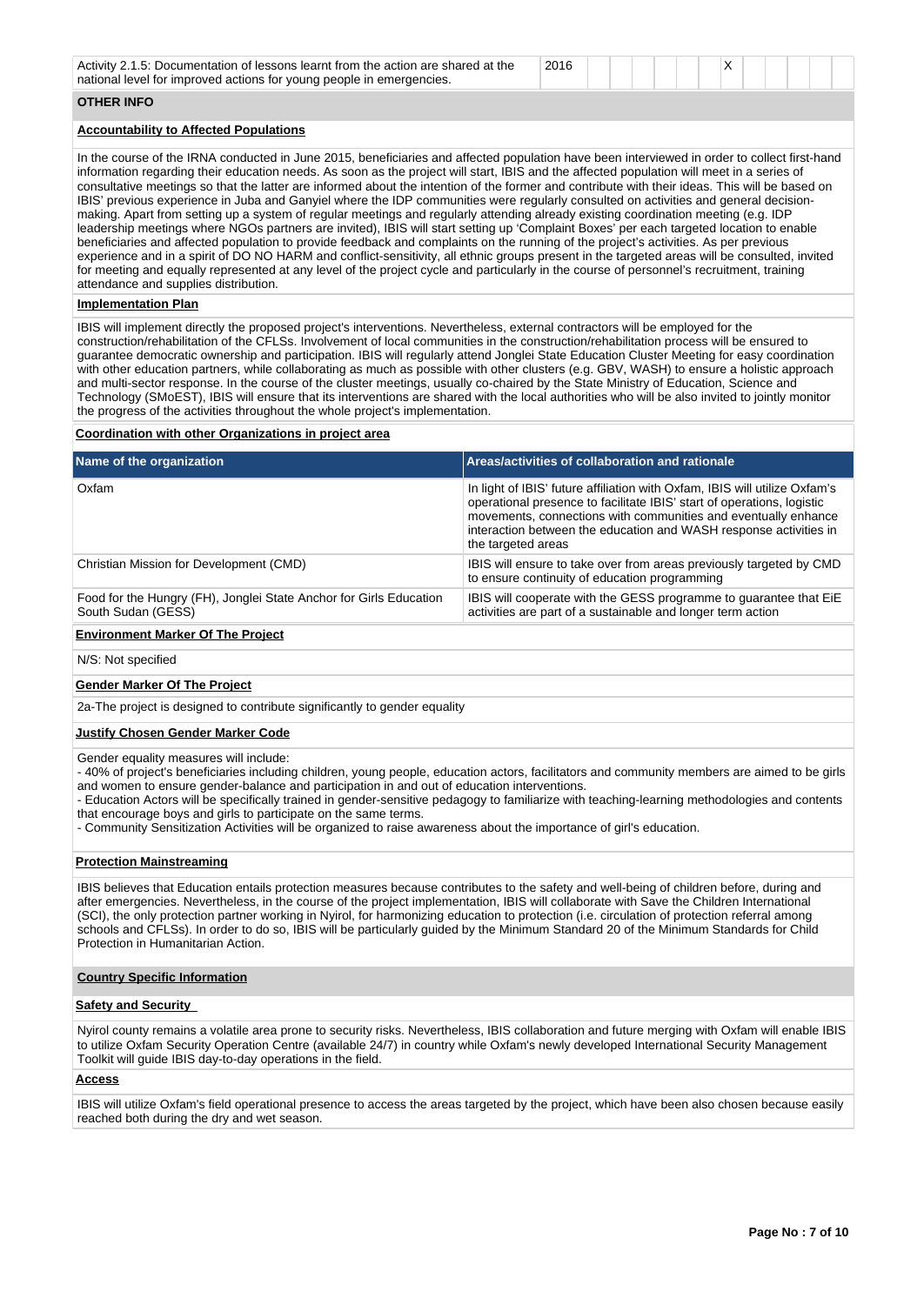# **BUDGET**

| Code | <b>Budget Line Description</b>                                                                                                                                                                                                                                                                                                                                             |   | $D/S$ Quantity | Unit<br>cost          | <b>Duration</b><br><b>Recurran</b><br>ce | $\frac{9}{6}$<br>charged<br>to CHF | <b>Total Cost</b> |  |  |  |  |
|------|----------------------------------------------------------------------------------------------------------------------------------------------------------------------------------------------------------------------------------------------------------------------------------------------------------------------------------------------------------------------------|---|----------------|-----------------------|------------------------------------------|------------------------------------|-------------------|--|--|--|--|
|      | <b>Staff and Other Personnel Costs</b>                                                                                                                                                                                                                                                                                                                                     |   |                |                       |                                          |                                    |                   |  |  |  |  |
| 1.1  | Project Manager                                                                                                                                                                                                                                                                                                                                                            | D |                | $1 \mid 1,951$<br>.80 | 6                                        | 100%                               | 11,710.80         |  |  |  |  |
|      | The Project Manager is responsible for coordinating and supervising the project's activities vis-a-vis the project's objectives and<br>implementation strategies. His/her salary corresponds to a manager-grade of the IBIS salary scale and includes: gross pay, SSF,<br>medical insurance and GPA insurance. His/her salary is apportioned to this project for 6 months. |   |                |                       |                                          |                                    |                   |  |  |  |  |
| 1.2  | <b>Education Officer</b>                                                                                                                                                                                                                                                                                                                                                   | D |                | $1 \mid 1,596$<br>.86 | 6                                        | 100%                               | 9,581.16          |  |  |  |  |
|      | The Education Officer is responsible for mentoring the teachers in teaching practices and instructional methods. His/her salary<br>corresponds to a senior trainer-grade of the IBIS salary scale and includes: gross pay, SSF, medical insurance and GPA<br>insurance. His/her salary is apportioned to this project for 6 months.                                        |   |                |                       |                                          |                                    |                   |  |  |  |  |
| 1.3  | <b>Finance Assistant</b>                                                                                                                                                                                                                                                                                                                                                   | D |                | 1 981.6<br>3          | 6                                        | 100%                               | 5,889.78          |  |  |  |  |
|      | The Finance Assistant is responsible for book-keeping, cashier and payments. His/her salary corresponds to an assistant-grade<br>of the IBIS salary scale and includes: gross pay, SSF, medical insurance and GPA insurance. His/her salary is apportioned to<br>this project for 6 months.                                                                                |   |                |                       |                                          |                                    |                   |  |  |  |  |
| 1.4  | Driver                                                                                                                                                                                                                                                                                                                                                                     | D |                | 1 984.7<br>9          | 6                                        | 100%                               | 5,908.74          |  |  |  |  |
|      | The Driver is responsible for facilitating transportation. His/her salary corresponds to a driver-grade of the IBIS salary scale and<br>includes: gross pay, SSF, medical insurance and GPA insurance. His/her salary is apportioned to this project for 6 months.                                                                                                         |   |                |                       |                                          |                                    |                   |  |  |  |  |
| 1.5  | <b>Administration Officer</b>                                                                                                                                                                                                                                                                                                                                              | D |                | $1 \mid 2,188$<br>.42 | 6                                        | 25%                                | 3,282.63          |  |  |  |  |
|      | The Administrative Officer is responsible for logistics, HR and procurement. His/her salary corresponds to a manager-grade of<br>the IBIS salary scale and includes: gross pay, SSF, medical insurance and GPA insurance. His/her salary is apportioned to this<br>project for 6 months.                                                                                   |   |                |                       |                                          |                                    |                   |  |  |  |  |
| 1.6  | <b>Education Programme Adviser</b>                                                                                                                                                                                                                                                                                                                                         | D |                | $1 \mid 7,008$<br>.21 | 6                                        | 10%                                | 4,204.93          |  |  |  |  |
|      | The Education Programme Adviser is responsible for supervising the education component of this project. His/her salary<br>corresponds to an expatriate adviser-grade of the IBIS salary scale and includes: basic salary, gratuity, pension and country<br>allowance. 10 % of his/her salary is apportioned to this project.                                               |   |                |                       |                                          |                                    |                   |  |  |  |  |
| 1.7  | <b>Education Programme Director</b>                                                                                                                                                                                                                                                                                                                                        | D |                | 1   9,939<br>.47      | 6                                        | 10%                                | 5,963.68          |  |  |  |  |
|      | The Education Programme Director is responsible for the quality control of the project's implementation. His/her salary<br>corresponds to an expatriate/senior adviser-grade of the IBIS salary scale and includes: basic salary, gratuity, pension and<br>country allowance. 10 % of his/her salary is apportioned to this project.                                       |   |                |                       |                                          |                                    |                   |  |  |  |  |
|      | <b>Section Total</b>                                                                                                                                                                                                                                                                                                                                                       |   |                |                       |                                          |                                    | 46,541.72         |  |  |  |  |
|      | Supplies, Commodities, Materials                                                                                                                                                                                                                                                                                                                                           |   |                |                       |                                          |                                    |                   |  |  |  |  |
| 2.1  | Teaching, Learning and Recreational Kits                                                                                                                                                                                                                                                                                                                                   | D | 750            | 7.00                  | 1                                        | 100%                               | 5,250.00          |  |  |  |  |
|      | The teaching, learning and recreational kit includes: notebooks, pens, pencils, rulers, slates, chalk, football, netball, skipping rope                                                                                                                                                                                                                                    |   |                |                       |                                          |                                    |                   |  |  |  |  |
| 2.2  | <b>Visibility Materials</b>                                                                                                                                                                                                                                                                                                                                                | D | 2261           | 6.50                  | 1                                        | 100%                               | 14,696.50         |  |  |  |  |
|      | This will include T-shirts/Scarfs/Caps/Folders for learners.                                                                                                                                                                                                                                                                                                               |   |                |                       |                                          |                                    |                   |  |  |  |  |
| 2.3  | Training/Informative Meetings for community members                                                                                                                                                                                                                                                                                                                        | D |                | 120 12.00             | 2                                        | 100%                               | 2,880.00          |  |  |  |  |
|      | The training/informative meeting caters for feeding, transport reimbursement and stationery for 120 participants (20 members for<br>each of the 6 targeted area) for 2 1-day training/informative meeting                                                                                                                                                                  |   |                |                       |                                          |                                    |                   |  |  |  |  |
| 2.4  | <b>Education Actors Training</b>                                                                                                                                                                                                                                                                                                                                           | D |                | 42 30.00              | 12                                       | 100%                               | 15,120.00         |  |  |  |  |
|      | The training caters for feeding, transport reimbursement and stationery for 42 participants for a total of 34-day trainings.                                                                                                                                                                                                                                               |   |                |                       |                                          |                                    |                   |  |  |  |  |
| 2.5  | <b>Facilitators Training</b>                                                                                                                                                                                                                                                                                                                                               | D |                | $12 \mid 30.00$       | 8                                        | 100%                               | 2,880.00          |  |  |  |  |
|      | The training caters for feeding, transport reimbursement and stationery for 12 participants for a total of 2 4-day trainings.                                                                                                                                                                                                                                              |   |                |                       |                                          |                                    |                   |  |  |  |  |
| 2.6  | Young People Empowering Activities                                                                                                                                                                                                                                                                                                                                         | D |                | 6 200.0<br>0          | 3                                        | 100%                               | 3,600.00          |  |  |  |  |
|      | The activity gives the opportunity to young people cycles of making use of a specific amount of money (200 USD) for conducting<br>an activity of their choice which is going to have a positive impact on their community. The activity is going to be conducted every<br>2 months in the course of the whole project implementation.                                      |   |                |                       |                                          |                                    |                   |  |  |  |  |
| 2.7  | <b>Education Actors/Facilitators Incentives</b>                                                                                                                                                                                                                                                                                                                            | D |                | 54 60.00              | 6                                        | 100%                               | 19,440.00         |  |  |  |  |
|      | Due to the current inflation rate and based on the Education Cluster's guidelines, the incentives for Education Actors/Facilitators<br>has been put now at a monthly rate of 60 USD a month.                                                                                                                                                                               |   |                |                       |                                          |                                    |                   |  |  |  |  |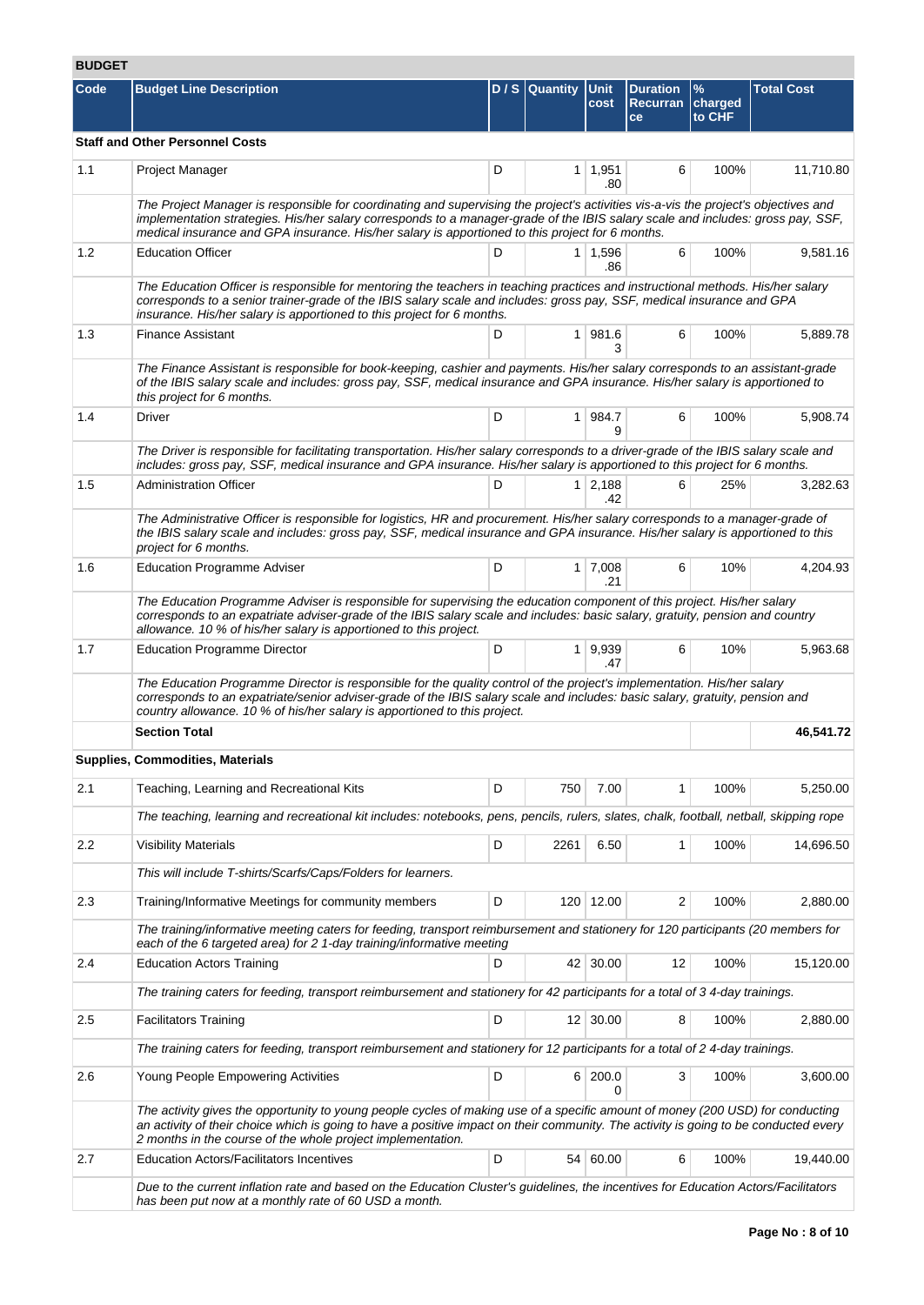| 2.8           | Establishment of AAP mechanisms for beneficiaries and<br>affected population feedback                                                                                                                                                                                                                                                                                                                                                                                          | D | 6              | 160.0<br>0            | 2            | 100% | 1,920.00  |
|---------------|--------------------------------------------------------------------------------------------------------------------------------------------------------------------------------------------------------------------------------------------------------------------------------------------------------------------------------------------------------------------------------------------------------------------------------------------------------------------------------|---|----------------|-----------------------|--------------|------|-----------|
|               | This budget line will cater for refreshments during consultative meetings and purchase of complaint boxes to implement AAP in<br>the course of the project's implementation                                                                                                                                                                                                                                                                                                    |   |                |                       |              |      |           |
| 2.9           | <b>Commuminity Sensitization Activities</b>                                                                                                                                                                                                                                                                                                                                                                                                                                    | D |                | 6 400.0<br>0          | 2            | 100% | 4.800.00  |
|               | For each of the 6 CFLS, 400 USD would be used for community sensitization activities and will cater for refreshment, purchasing<br>of megaphone. etc                                                                                                                                                                                                                                                                                                                           |   |                |                       |              |      |           |
| 2.10          | Distribution of Supplies                                                                                                                                                                                                                                                                                                                                                                                                                                                       | D |                | 6 80.00               | $\mathbf{1}$ | 100% | 480.00    |
|               | This corresponds to the hiring of casual laborers who will offload IBIS car when distribution of materials is conducted. The<br>distribution will happen once and the cost is estimated at 80 USD per center.                                                                                                                                                                                                                                                                  |   |                |                       |              |      |           |
| 2.11          | Provision of literacy in mother-tongue books and of South<br>Sudan curriculum textbooks                                                                                                                                                                                                                                                                                                                                                                                        | D |                | 1000 28.00            | 1            | 100% | 28,000.00 |
|               | This budget line will cater for printing of mother tongue books and South Sudan Curriculum textbooks                                                                                                                                                                                                                                                                                                                                                                           |   |                |                       |              |      |           |
|               | <b>Section Total</b>                                                                                                                                                                                                                                                                                                                                                                                                                                                           |   |                |                       |              |      | 99,066.50 |
| Equipment     |                                                                                                                                                                                                                                                                                                                                                                                                                                                                                |   |                |                       |              |      |           |
| 3.1           | Laptop Computer                                                                                                                                                                                                                                                                                                                                                                                                                                                                | D |                | 3   850.0<br>$\Omega$ | 1            | 100% | 2,550.00  |
|               | As 3 new staff will be hired for this project, 3 new laptops will be bought for the Project Manager, the Education Officer and the<br><b>Finance Assistant</b>                                                                                                                                                                                                                                                                                                                 |   |                |                       |              |      |           |
|               | <b>Section Total</b>                                                                                                                                                                                                                                                                                                                                                                                                                                                           |   |                |                       |              |      | 2,550.00  |
|               | <b>Contractual Services</b>                                                                                                                                                                                                                                                                                                                                                                                                                                                    |   |                |                       |              |      |           |
| 4.1           | Rehabilitation of 6 CFLSs                                                                                                                                                                                                                                                                                                                                                                                                                                                      | D |                | $6 \mid 3,000$<br>.00 | 1            | 100% | 18,000.00 |
|               | CFLSs will be rehabilitated by using locally available materials and will provide children and young people with a safe and secure<br>learning environment. The rehabilitation of each CFLS is put at a cost of 3000 USD                                                                                                                                                                                                                                                       |   |                |                       |              |      |           |
| 4.2           | Construction/Rehabilitation of 12 WASH facilities                                                                                                                                                                                                                                                                                                                                                                                                                              | D |                | 12 700.0<br>0         | $\mathbf{1}$ | 100% | 8,400.00  |
|               | The construction/rehabilitation of 12 WASH facilities will be executed by Oxfam. The budget takes in consideration: buckets 14 L<br>with lid and tap (hand washing stations), latrine slabs, latrine construction materials and pump spare parts. As per discussion with<br>Oxfam, all the above mentioned materials amount to 700 USD per latrine. 2 gender-segregated latrines (1 for girls and 1 for<br>boys) will be constructed for each CFLS for a total of 12 latrines. |   |                |                       |              |      |           |
|               | <b>Section Total</b>                                                                                                                                                                                                                                                                                                                                                                                                                                                           |   |                |                       |              |      | 26,400.00 |
| <b>Travel</b> |                                                                                                                                                                                                                                                                                                                                                                                                                                                                                |   |                |                       |              |      |           |
| 5.1           | Fuel                                                                                                                                                                                                                                                                                                                                                                                                                                                                           | D | 1              | 288.0<br>0            | 6            | 100% | 1,728.00  |
|               | The fuel will cater for 1 car for the duration of 6 months                                                                                                                                                                                                                                                                                                                                                                                                                     |   |                |                       |              |      |           |
| 5.2           | Per diem during M and E                                                                                                                                                                                                                                                                                                                                                                                                                                                        | D |                | 3 25.00               | 6            | 100% | 450.00    |
|               | As the M&E Coordinator and/or the Education Adviser and/or the Education Programme Director will come from Juba to the<br>project locations, per diem will be provided for the facilitation of their movements.                                                                                                                                                                                                                                                                |   |                |                       |              |      |           |
|               | <b>Section Total</b>                                                                                                                                                                                                                                                                                                                                                                                                                                                           |   |                |                       |              |      | 2,178.00  |
|               | <b>General Operating and Other Direct Costs</b>                                                                                                                                                                                                                                                                                                                                                                                                                                |   |                |                       |              |      |           |
| 7.1           | <b>Rent and Security</b>                                                                                                                                                                                                                                                                                                                                                                                                                                                       | S | 1 <sup>1</sup> | 3,000<br>.00          | 6            | 25%  | 4,500.00  |
|               | Apportioned at 25 % of Rent & Security of Oxfam Field Office in Lankien, Headquarter of Nyirol, where the project is going to be<br>hosted.                                                                                                                                                                                                                                                                                                                                    |   |                |                       |              |      |           |
| 7.2           | <b>Stationary Costs</b>                                                                                                                                                                                                                                                                                                                                                                                                                                                        | S | 1 <sup>1</sup> | 800.0<br>0            | 6            | 25%  | 1,200.00  |
|               | Apportioned at 25 % of Stationary Cost of Oxfam Field Office in Lankien, Headquarter of Nyirol, where the project is going to be<br>hosted.                                                                                                                                                                                                                                                                                                                                    |   |                |                       |              |      |           |
| 7.3           | Office Maintainance                                                                                                                                                                                                                                                                                                                                                                                                                                                            | S | 1 <sup>1</sup> | 600.0<br>$\Omega$     | 6            | 25%  | 900.00    |
|               | Apportioned at 25 % of Office Maintenance of Oxfam Field Office in Lankien, Headquarter of Nyirol, where the project is going to<br>be hosted.                                                                                                                                                                                                                                                                                                                                 |   |                |                       |              |      |           |
| 7.4           | <b>Communication Costs</b>                                                                                                                                                                                                                                                                                                                                                                                                                                                     | S |                | $1 \mid 1,000$<br>.00 | 6            | 25%  | 1,500.00  |
|               | Apportioned at 25 % of Communication Costs of Oxfam Field Office in Lankien, Headquarter of Nyirol, where the project is going<br>to be hosted.                                                                                                                                                                                                                                                                                                                                |   |                |                       |              |      |           |